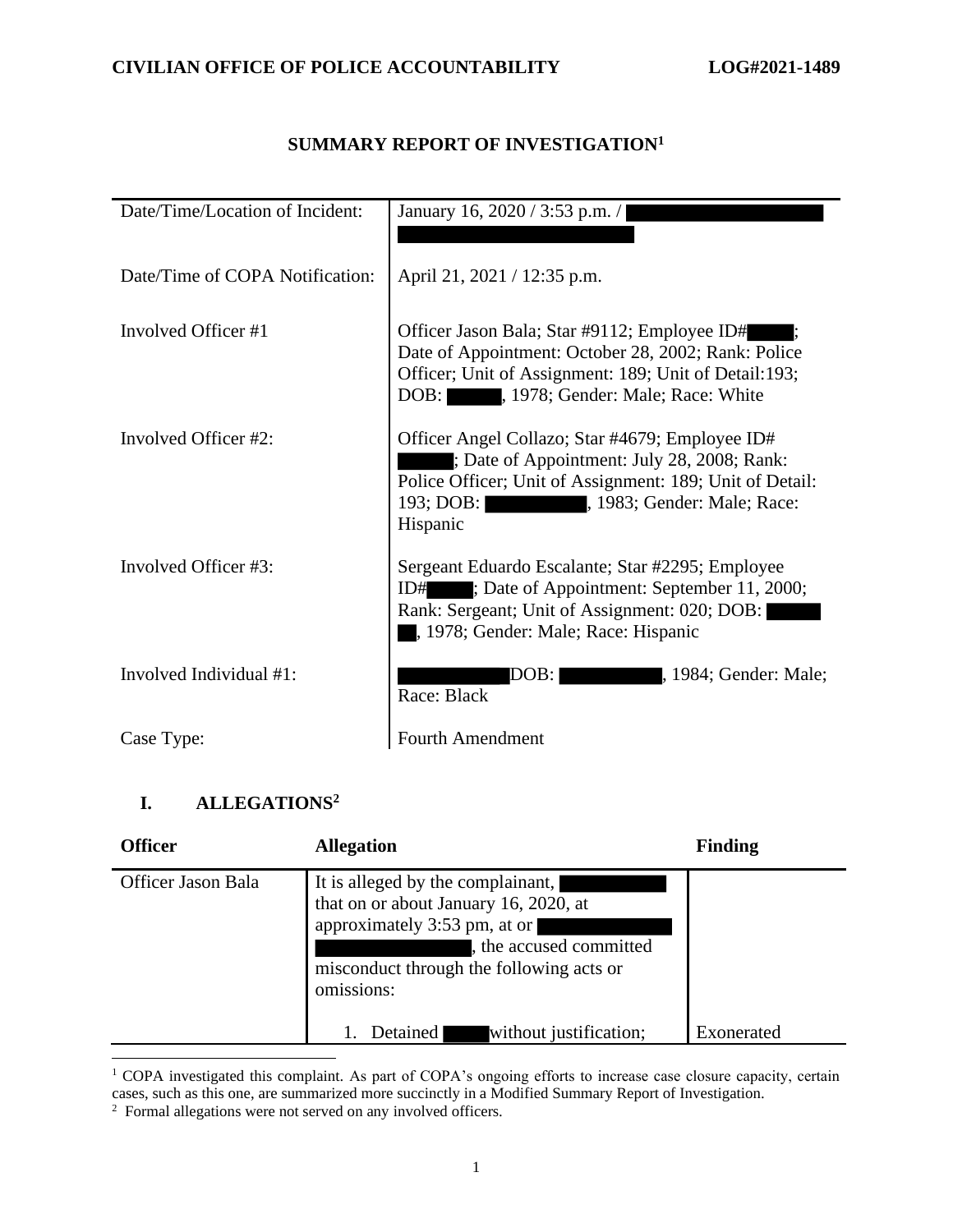|                               | Arrested<br>without justification;<br>2.<br>3. Entered the residence at  <br>without<br>justification; and<br>4. Searched the residence at<br>without<br>justification                                                                                                                                                                                                                                                      | Exonerated<br>Exonerated<br>Exonerated               |
|-------------------------------|-----------------------------------------------------------------------------------------------------------------------------------------------------------------------------------------------------------------------------------------------------------------------------------------------------------------------------------------------------------------------------------------------------------------------------|------------------------------------------------------|
| <b>Officer Angel Collazo</b>  | It is alleged by the complainant,<br>that on or about January 16, 2020, at<br>approximately 3:53 pm, at or<br>Chicago, IL, the accused committed<br>misconduct through the following acts or<br>omissions:                                                                                                                                                                                                                  |                                                      |
|                               | 1. Detained without justification;<br>without justification;<br>2. Arrested<br>3. Entered the residence at<br>without<br>justification; and<br>4. Searched the residence at<br>without<br>justification                                                                                                                                                                                                                     | Exonerated<br>Exonerated<br>Exonerated<br>Exonerated |
| Sergeant Eduardo<br>Escalante | It is alleged by the complainant,<br>that on or about January 16, 2020, at<br>approximately 3:53 pm, at or<br>Chicago, IL, the accused committed<br>misconduct through the following acts or<br>omissions:<br>without justification;<br>Detained<br>without justification;<br>2.<br>Arrested<br>3. Entered the residence at<br>without<br>justification; and<br>Searched the residence at<br>4.<br>without<br>justification | Exonerated<br>Exonerated<br>Exonerated<br>Exonerated |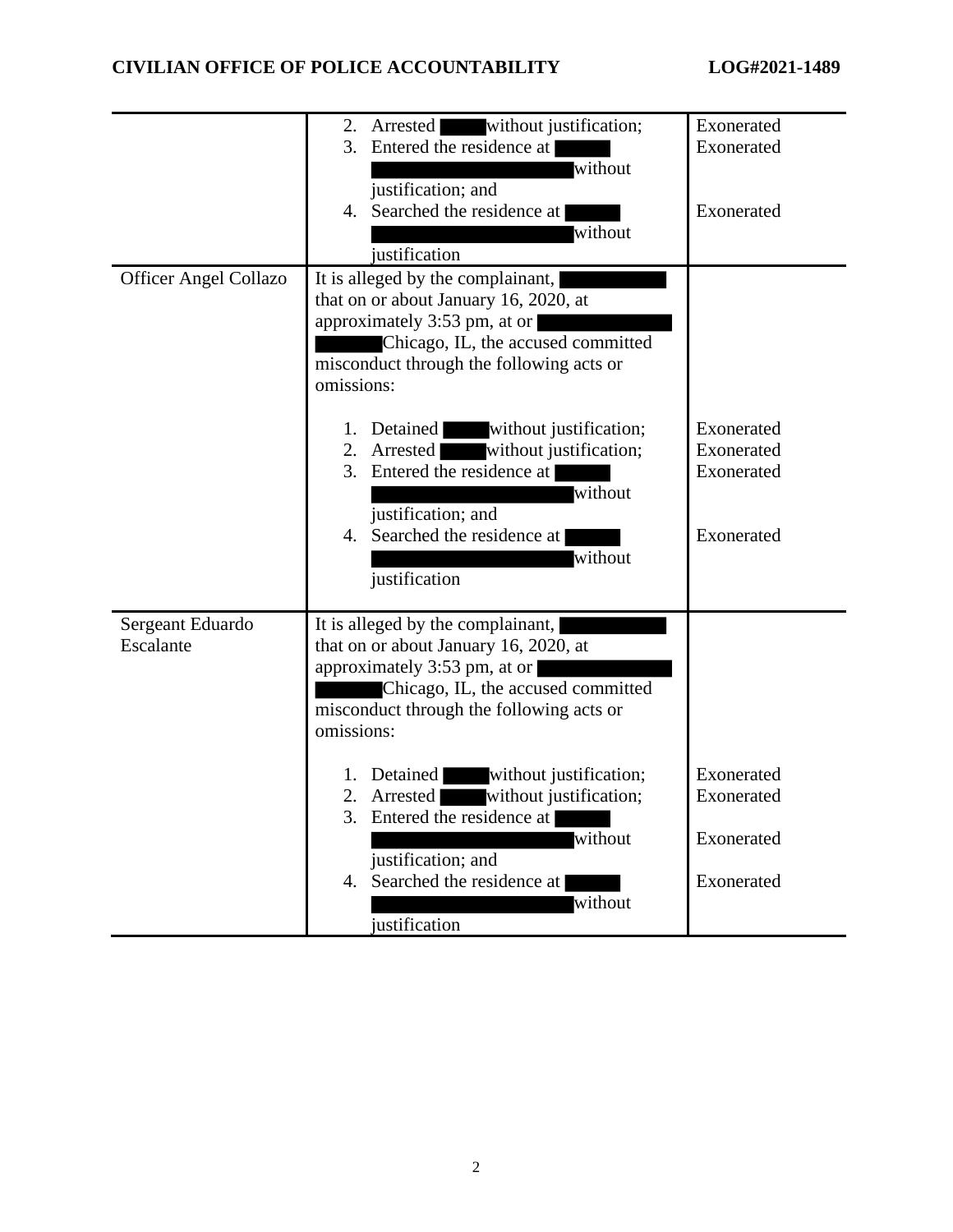## **II. SUMMARY OF EVIDENCE<sup>3</sup>**

On April 21, 2021, COPA received a complaint on behalf of the Complainant, ( $\dot{v}$  via the Bureau of Internal Affairs ("BIA")<sup>4</sup>. alleges that Chicago Police Officers Jason Bala ("Officer Bala"), Angel Collazo ("Officer Collazo") and Eduardo Escalante ("Sergeant Escalante") detained and arrested without justification. It is further alleged that the involved officers entered and searched the residence at without justification.

On January 16, 2020, at or around 3:53 pm, CPD officers, members of the 6731 team Area North Gang Enforcement, executed search warrant # at . 5 CPD officers initially set up mobile surveillance in the area of Augusta/Massasoit where they observed ( the complainant herein and target of the warrant, traveling westbound on Augusta and southbound on Menard in a 2002 Bronze Buick. Surveillance officers observed pulled his vehicle to the curb at . These officers then heard yelling, "what's up baby girl…you need some rocks," to an unidentified black female at the location.<sup>6</sup> This street term "rocks" is commonly used in the solicitation of the sale of crack and/or cocaine.<sup>7</sup> Surveillance officers then alerted enforcement officers who approached and placed him into custody before transporting him to Area North for processing.

Additionally, at Area North, Sergeant Escalante provided with the search warrant and advised of his Miranda rights before relocating him to the targeted address in the search warrant. CPD officers then arrived at where they conducted a systematic search of the residence. During this search, Officer Collazo found and recovered a firearm and loaded ammunition in a bedroom closet of the apartment. Officers also conducted a custodial search of person and recovered apartment keys along with (17) zip lock baggies of a white chunky rock like substance that was suspected of crack/cocaine.<sup>8</sup>

Finally, the relevant search warrant documentation<sup>9</sup> indicates that Officer Collazo recovered (1) loaded 9mm Taurus semiautomatic handgun, (2) 9mm magazine, 4 grams of suspected crack cocaine estimated to be \$400, and \$1232 in United States currency from the targeted person ( and residence at **. A** name search of the complainant was conducted on  $LEADS<sup>10</sup>$  which revealed that listed address is

## **III. ANALYSIS AND CONCLUSION**

COPA recommends a finding of **EXONERATED** for **Allegations #1- 4** against both Officers Bala and Collazo and Sergeant Escalante. **Alleged that he was detained and arrested without** justification. According to Department reports, there was evidence that the officers had reasonable

5 *See* Attachment 5

7 *Id*.

<sup>&</sup>lt;sup>3</sup> This section contains a summary of the material evidence gather during the investigation.

<sup>4</sup> Further investigation revealed that Sergeant Keisha Frieson, Star# 2362, received the BIA complaint from Mr. but was not involved in the alleged incident.

<sup>6</sup> Page 12 of Attachment 5.

<sup>8</sup> Page 12 of Att. 5.

<sup>9</sup> *Id* at pg. 1.

<sup>10</sup> *Id* at pg. 33.